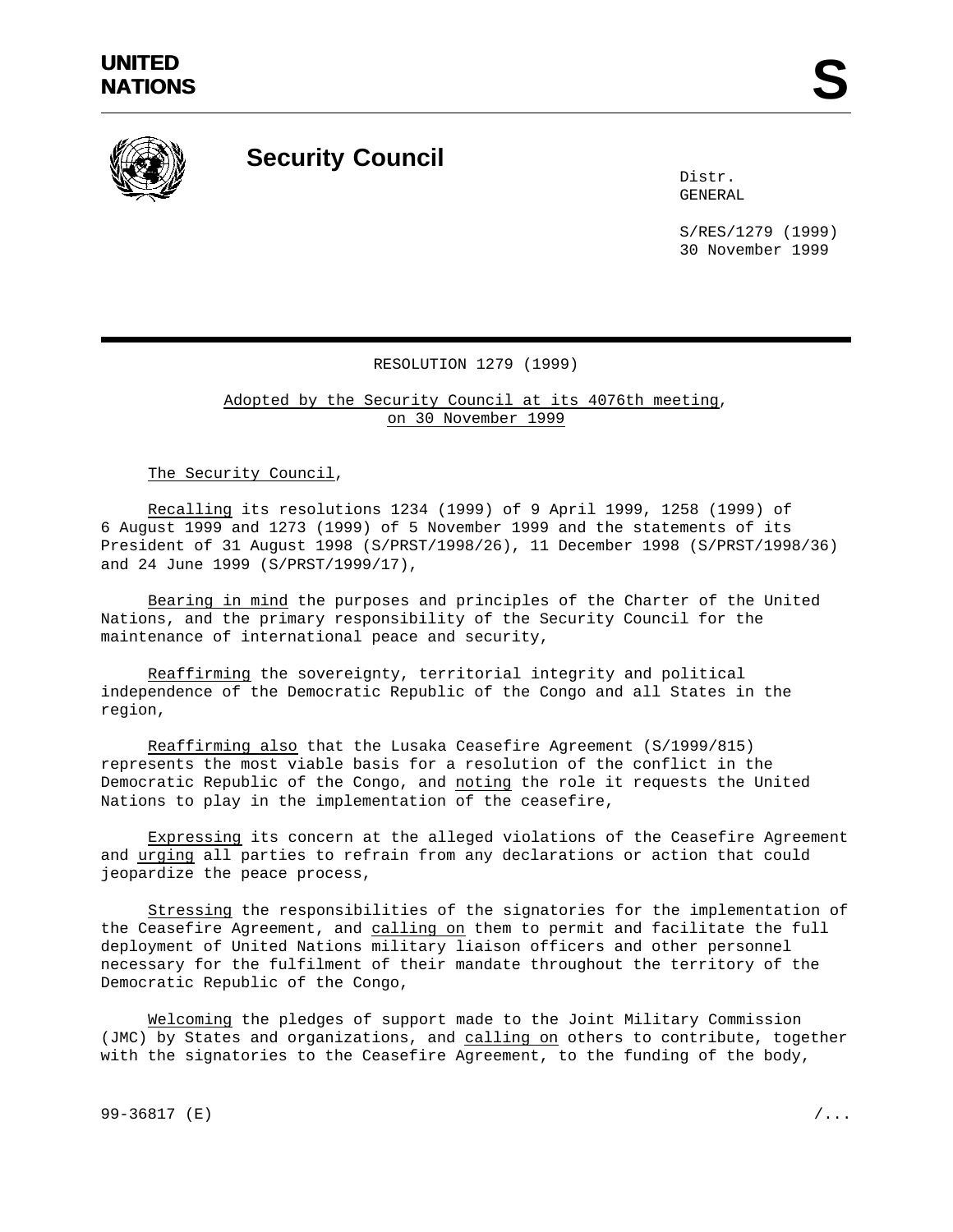Noting with concern the humanitarian situation in the Democratic Republic of the Congo, and calling on all Member States to contribute to current and future consolidated humanitarian appeals,

Expressing its concern at the severe consequences of the conflict for the security and well-being of the civilian population throughout the territory of the Democratic Republic of the Congo,

Expressing also its concern at the adverse impact of the conflict on the human rights situation in the Democratic Republic of the Congo, particularly in the eastern parts of the country, and the continuing violations of human rights and international humanitarian law committed throughout the territory of the Democratic Republic of the Congo,

Having considered the recommendations of the Secretary-General contained in his report of 1 November 1999 (S/1999/1116),

Reiterating the importance of the successful completion of the mission of the technical assessment team dispatched to the Democratic Republic of the Congo to assess conditions and to prepare for possible subsequent United Nations deployment in the country as well as to obtain firm guarantees from the parties to the conflict over the safety, security and freedom of movement of United Nations and associated personnel,

Recalling the relevant principles contained in the Convention on the Safety of United Nations and Associated Personnel adopted on 9 December 1994,

Underlining the importance of the full deployment of the United Nations military liaison personnel as provided for by resolution 1258 (1999),

1. Calls upon all parties to the conflict to cease hostilities, to implement fully the provisions of the Ceasefire Agreement, and to use the JMC to resolve disputes over military issues;

2. Stresses the need for a continuing process of genuine national reconciliation, encourages all Congolese to participate in the national dialogue to be organized in coordination with the Organization of African Unity (OAU), and calls upon all Congolese parties and the OAU to finalize agreement on the facilitator for the national dialogue;

3. Welcomes the appointment by the Secretary-General of his Special Representative for the Democratic Republic of the Congo to serve as the head of the United Nations presence in the subregion relating to the peace process in the Democratic Republic of the Congo and to provide assistance in the implementation of the Ceasefire Agreement;

4. Decides that the personnel authorized under its resolutions 1258 (1999) and 1273 (1999), including a multidisciplinary staff of personnel in the fields of human rights, humanitarian affairs, public information, medical support, child protection, political affairs and administrative support, which will assist the Special Representative, shall constitute the United Nations Organization Mission in the Democratic Republic of the Congo (MONUC) until 1 March 2000;